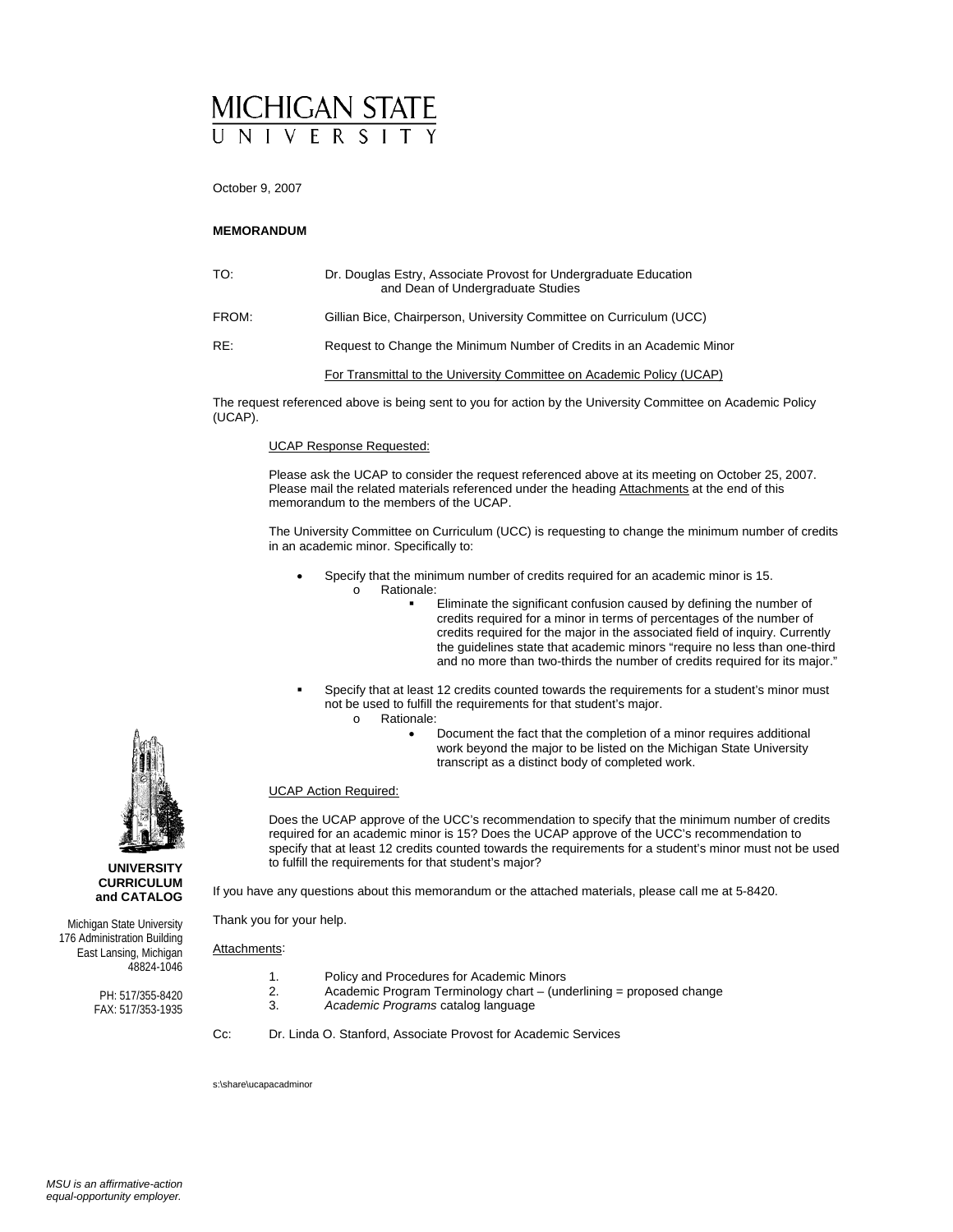# **POLICY AND PROCEDURES FOR MINORS Michigan State University**

#### **Definition:**

"A secondary field of study at the undergraduate level" – *Academic Programs* catalog

A Minor:

- is a coherent set of courses that provides students with an understanding of the central concepts of the field of inquiry;
- is an introduction to the breadth and in-depth knowledge of a field of inquiry, and must carry the same name as the major associated with that field of inquiry;
- is supplementary to the student's major.

## **Target Student Audience:**

The targeted audience for a minor:

- is students who are not majors in the field of study represented by the minor.
- may be students from a wide variety of majors.
- may be limited to students from particular majors or colleges.
- is students enrolled in undergraduate degree programs.

#### **Credits and Requirements:**

- The minimum number of credits for a minor is  $15$ ;
- At least 12 credits counted towards the requirements for a student's minor must not be used to fulfill the requirements for that student's major. **\_\_\_\_\_\_\_\_\_\_\_\_\_\_\_\_\_\_\_\_\_\_\_\_\_\_\_\_\_\_\_\_\_\_\_\_\_\_\_\_\_\_\_\_\_\_\_\_\_\_\_\_\_\_\_\_\_\_\_\_\_\_\_\_\_\_\_\_\_**

## **PROCEDURES**

#### **Transcriptability:**

A minor is "transcriptable" (eligible to be listed on the student's transcript).

#### **Certification:**

Consistent with other Association of American Universities (AAU) institutions, the Associate Dean of the college responsible for administering the minor will inform the Office of the Registrar when the student has completed the requirements for the degree program.

## **Relationship to Other Award Types:**

What is the relationship between a major and a minor?

- A major and a minor are separate components in a student's undergraduate degree program.
- All students are required to select a degree program in the major of their choice. A major is a primary field of study with its own set of requirements.
- A minor is a secondary field of study with its own set of requirements.

How is a minor different from a specialization?

• A *specialization* is an interdisciplinary program of thematically related courses separate from an academic major.

How is a minor different from a teaching minor?

• A disciplinary *teaching minor* consists of specific courses that fulfill the State Department of Education Standards for content suitable for preparation to teach the subject area and must be approved by the Michigan Department of Education as a program at MSU leading to teacher certification.

## **Request to Establish or Change a Minor:**

Minors must be approved and/or changed via the academic governance system using the *Request for a New Academic Program* or *Request for Changes in an Academic Program* form.

• Each unit responsible for any course proposed in the minor must be given the opportunity to approve or not approve that inclusion in the minor.

Departments, schools, and colleges with administrative responsibility for offering degree programs may decide to offer a minor in a particular field.

- The department, school, or college may specify admission requirements for the minor.
- The minor must carry the same name as the major. For example, if there is a B.A. in Xology, then a Minor in Xology may exist.

**More Information:** See the University Curriculum and Catalog web page: www.reg.msu.edu/ucc/ucc.asp